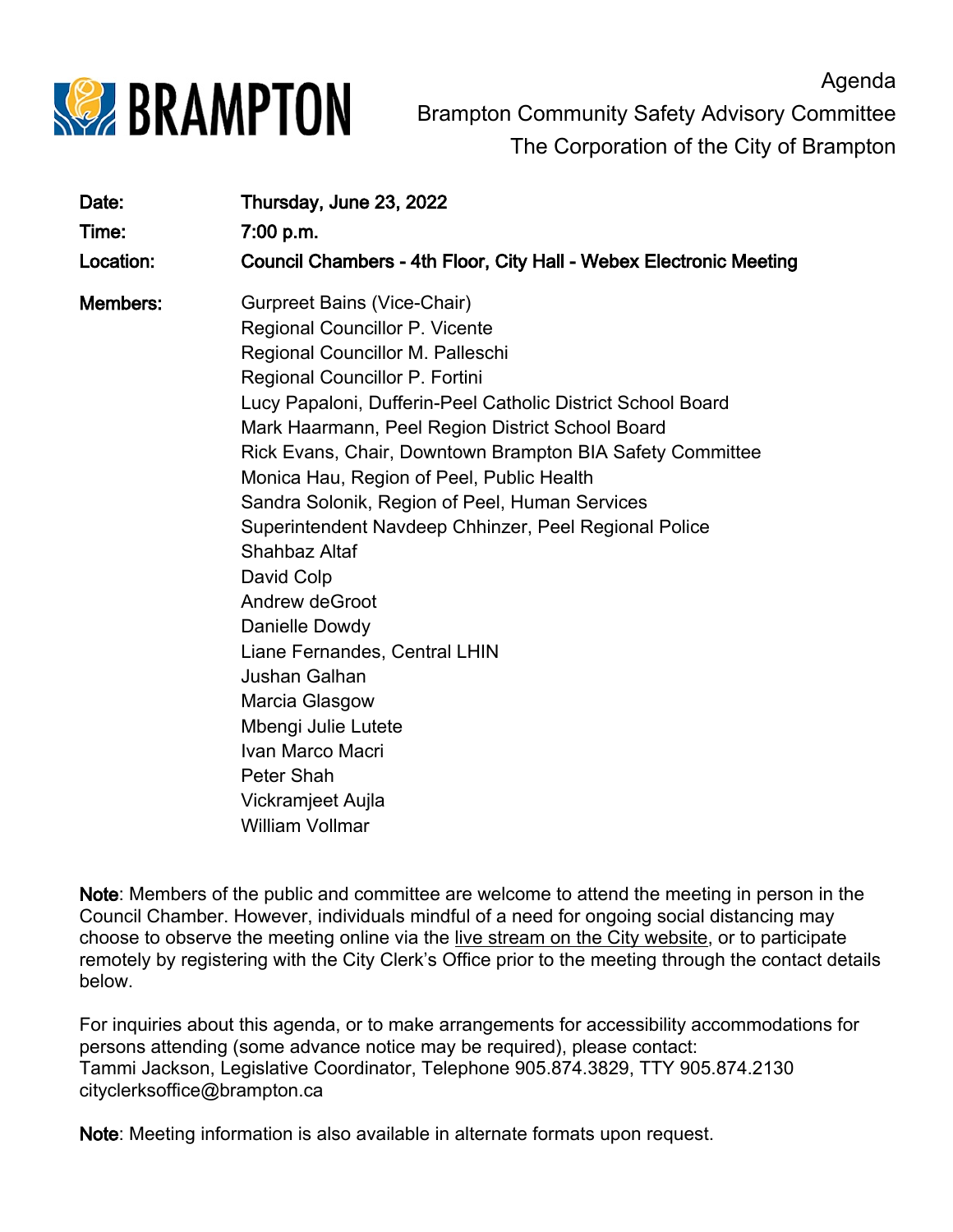# 1. Call to Order

# 2. Approval of Agenda

## 3. Declarations of Interest under the Municipal Conflict of Interest Act

### 4. Previous Minutes

The minutes were considered by Committee of Council on April 13, 2022, and were approved by Council on April 20, 2022. The minutes are provided for Committee's information.

The following motion was passed at the March 24, 2022 Brampton Community Safety Meeting:

#### BCS005-2022

That the item be deferred to the June 23, 2022 meeting of the Brampton Community Safety Advisory Committee.

Council amended and approved the motion in April as follows:

#### C104-2022

- That the delegation from Pete Danos, Inspector, Road Safety Services, Peel Regional Police, re. Item 12.3 (Committee of Council Recommendation CW162-2022) and Item 13.2 – Establishment of a Road Safety Committee, to the Council Meeting of April 20, 2022, be received; 1.
- That the Minutes of the Brampton Community Safety Advisory Committee Meeting of March 24, 2022, to the Committee of Council Meeting of April 20, 2022, Recommendations BCS001-2022 to BCS006-2022 be approved as published and circulated, subject to the following amendment to Recommendation BCS005-2022: 2.

To delete Recommendation BCS005-2022 and replace with the following:

Whereas the City of Brampton continues to experience injury related and fatal collisions amongst road users.

Whereas Vision Zero can be summarized in one sentence: No loss of life is acceptable.

Whereas in June 2019 the City of Brampton Council adopted the Vision Zero framework as the foundation to ensuring that our roads are safe for all that use them through a data-driven effort by prioritizing emphasis areas, coordinating with partners and stakeholders to improve road safety and implementing new or expanded safety countermeasures.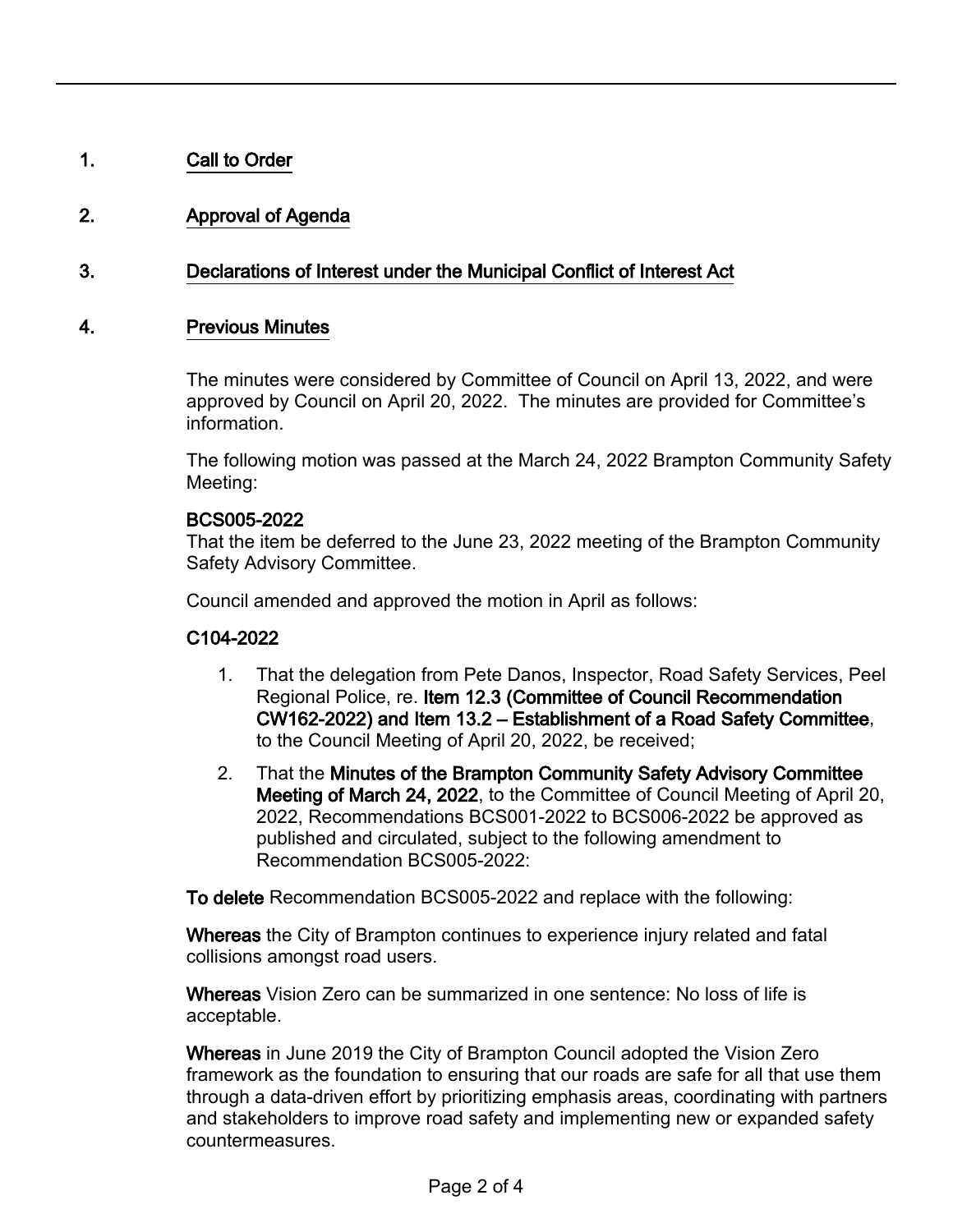Whereas in September 2020 the City of Brampton Council implemented the use of Automated Speed Enforcement (ASE) cameras to decrease speeding in all community safety zones.

Whereas on December 10, 2020 the City of Brampton Community Safety Advisory Committee established a Road Safety Advisory Sub-Committee to address traffic related fatalities and speeding.

Whereas despite efforts to reduce speeding and traffic related collisions the Region of Peel is still reporting a substantial number of traffic related collisions on our Brampton roads.

Whereas the City of Mississauga currently has a Council appointed committee to address road safety issues and the City of Brampton does not.

Whereas a Brampton Road Safety Committee will align core goals and mission with the Vision Zero Task Force and the Regional Community Safety and Well-Being framework.

Therefore be it resolved that Council establish a Brampton Road Safety Advisory Committee, composed primarily of citizen-appointees, to begin for the new term of Council in 2022;

That the Brampton Community Safety Advisory Committee be consulted with regard to the draft Terms of Reference for the Brampton Road Safety Advisory Committee.

#### 5. Presentations\Delegations

5.1. Staff Presentation re: Draft Community Safety Action Plan

To be distributed prior to the meeting.

## 6. Reports/Updates

- 6.1. Sub-Committee Updates re:
	- Gang and Gun Violence
	- Youth Safety and Education
	- Domestic Violence
	- Priority Neighborhoods
	- Road Safety

## 7. Other/New Business/Information Items